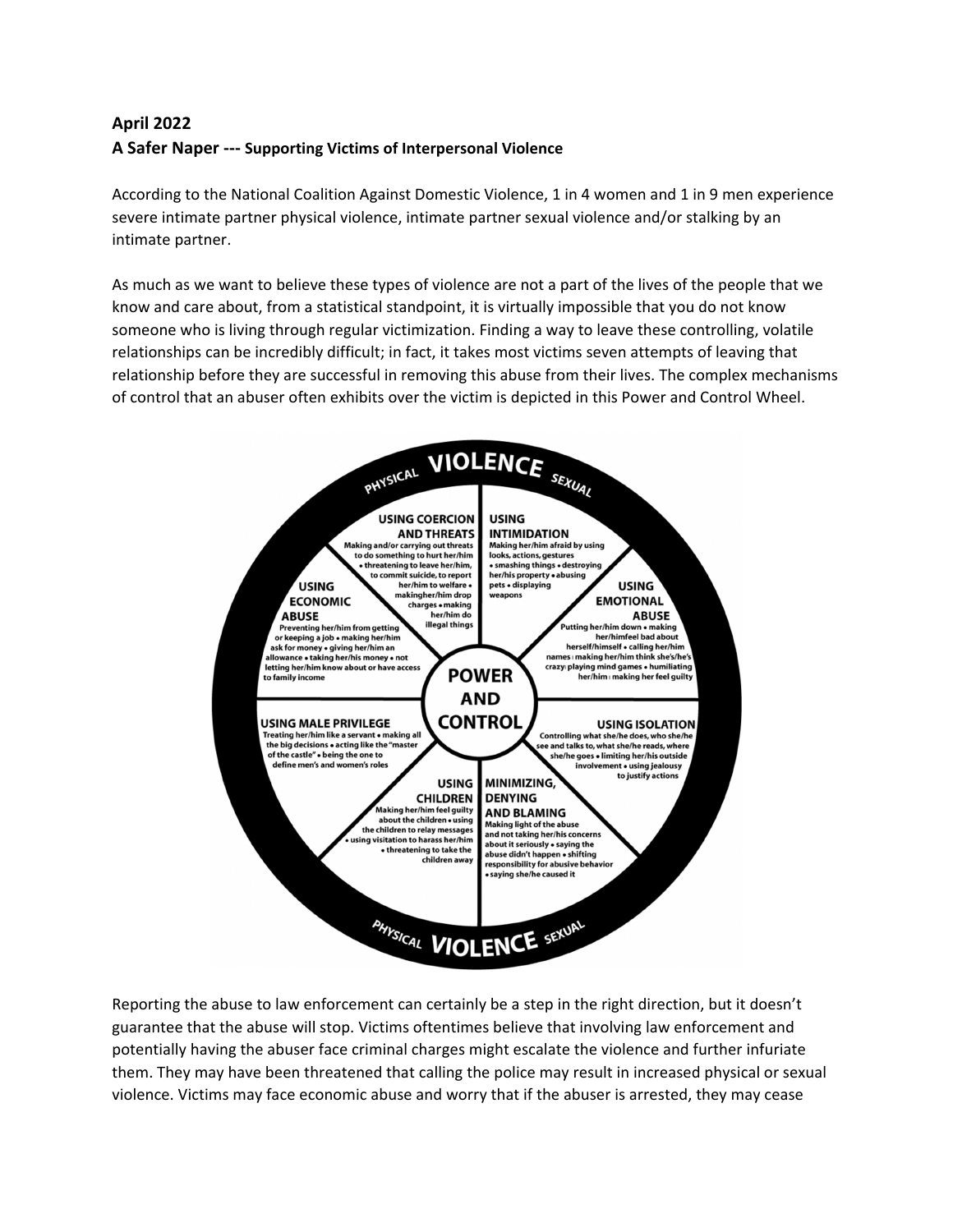financial support for essential items. Additionally, they may be reliant on the abuser for childcare or have other concerns about the safety and wellbeing of children if the abuser's actions are revealed to outsiders. The abuser may also threaten other harmful actions such as destroying the victim's reputation or releasing private information about the victim if they share about the abuse. While this is hardly an exhaustive list, it does highlight some of the common reasons victims don't "just leave" despite the horrors they are living with.

With this in mind, it's important to be aware of some of the signs that may indicate that someone is living with abuse. We will provide some resources and information that may be helpful if/when someone you know discloses to you that they are living with abuse. While, as the police department, we always want to protect individuals who are victims of crimes, we understand that reporting may not always be the right option for someone in any particular moment. Therefore, we will also highlight some safety planning tools for staying safe in an unsafe situation. Finally, we would like to draw attention to a widely recognized but rarely addressed barrier to leaving an abusive situation – ensuring safety for family pets!

## **Recognizing Abuse**

Here are some common signs that someone you know and care about may be experiencing violence at home. If you choose to address your loved one directly and ask if they are experiencing abuse, make sure you are in a safe and private place to have that conversation and respect any boundaries they have while reinforcing your support. Common sign may include:

Behavioral:

- Increasing isolation from family friends or canceled plans with no explanation
- Disengagement from activities they once previously enjoyed and participated in
- May be constantly connect to their phone or have to respond to constant check-ins from their partner
- Only shares limited information about their romantic relationship or won't talk about it at all
- Engaging in excessive substance use

Emotional:

- Increasing anxiety, depression or emotional dysregulation. May demonstrate hyper vigilance
- May express struggles with self-worth
- Often suggests they are to blame for issues; overly eager to comply or please. May be afraid of making mistakes
- Loss of confidence or assertiveness; changes in body language such as downcast eyes, arms crossed, shoulders rolled forward, etc.

Physical:

- Unexplained bruises or injuries
- Wearing clothing that isn't appropriate for the season
- Changes to physical appearance or changes to typical care routine (no longer getting hair done, manicures or other things the person previously did regularly OR spending more time on their appearance)